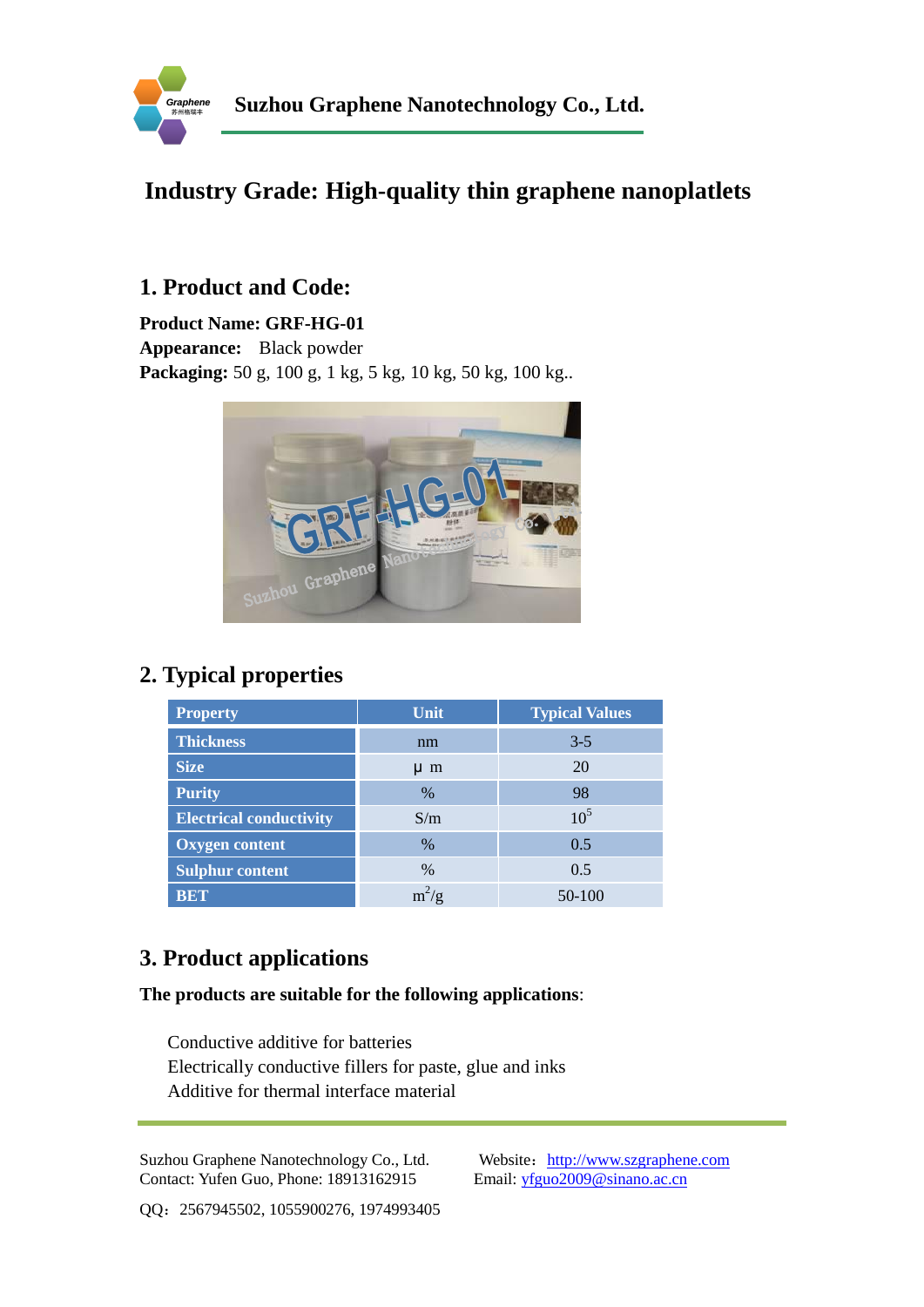

Thermally conductive films and coatings Additive for anti-corrosive coating Energy storage materials (Ultracapacitor electrodes, active materials for lithium-ion batteries) Films or coatings for EMI shielding Substrate for chemical and biochemical sensors Barrier material for packaging

### **4. Product characterizations**



Optical image SEM image





Suzhou Graphene Nanotechnology Co., Ltd. Website: http://www.szgraphene.com Contact: Yufen Guo, Phone: 18913162915 Email: yfguo2009@sinano.ac.cn

QQ:2567945502, 1055900276, 1974993405